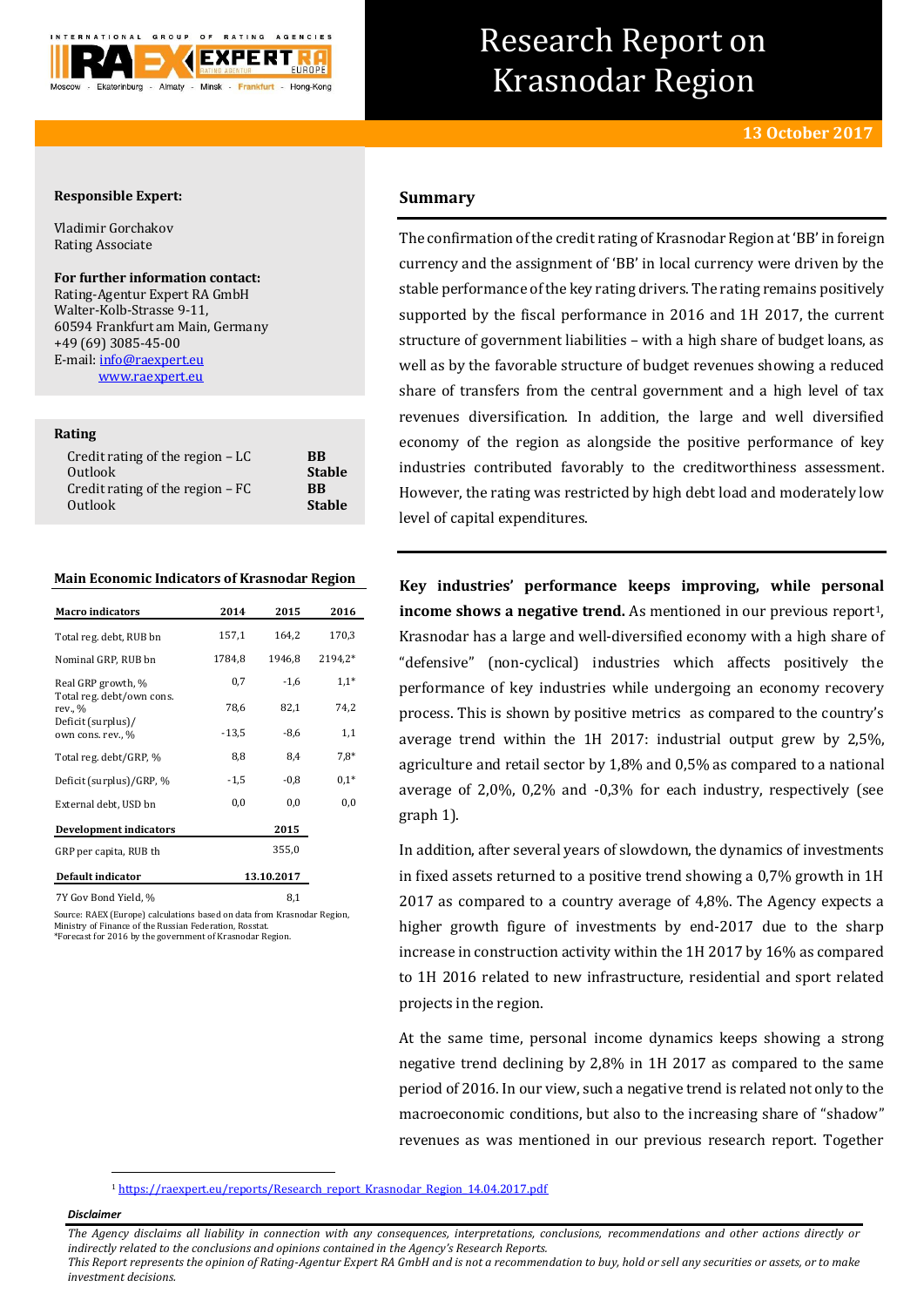**Graph 1:** Dynamic of the key economic metrics in real terms in 1H 2017 (to 1H 2016), %



Source: RAEX (Europe) calculations based on data from the Rosstat

**Graph 2:** Dynamic of the key components of consolidated budget revenues in nominal terms in 1H 2017 (to 1H 2016), %



Source: RAEX (Europe) calculations based on data from the Ministry of Finance of the Russian Federation





Source: RAEX (Europe) calculations based on data from the Ministry of Finance of the Russian Federation

with the long-term demographic risks, this creates a strong adverse effect on the personal income tax base and, therefore, the creditworthiness assessment.

**Budget revenues dynamics and structure are favorable.** Krasnodar keeps showing better dynamics on key items of the consolidated budget revenues in 1H 2017 as compared to the overall trend for Russian regions. Tax revenues increased by 16,2% y-o-y in nominal terms as compared to 9,3% for all Russian regions (see graph 2) mostly due to the growth of corporate profit tax which formed around 21% of the consolidated budget revenues at that period. Such a positive dynamics fully correlates with the recovery of the key region's industries described before. In addition, growth of tax revenues was supported by property tax, which increased by 23%, as well as personal income tax, which showed a growth of 9% in the 1H 2017.

After two years of reduction, the federal government of the Russian Federation provided more transfers to all Russian regions in 1H 2017 as compared the same period of last year. Incoming transfers of the Krasnodar region's consolidated budget increased by 58,6% in this period, which led to the elevation of the transfers' share in total revenues of the region (see graph 3).

In addition, the structure of tax revenues of the consolidated budget keeps positively affecting the regional creditworthiness with no taxes representing more than 50% of total tax revenues. Personal income tax and corporate profit tax form around 60% of total tax revenues, while other tax income is represented mainly by property tax (18%); excises (10%) and taxes on comprehensive income (10%).

**Fiscal performance keeps improving, but expenditures structure and quality of budget management still restrain the region's creditworthiness.** The regional authorities' consolidating fiscal policy continued to restraining expenses' growth in 1H 2017 when it stood at 2,2% y-o-y in nominal terms. This figure is below inflation levels and the country's average of 6,3%. Combined with a significant increase in revenues, this led to an outstanding fiscal surplus at 15,7% of total revenues or 18,7% of own budget revenues in 1H 2017 as compared to - 0,04% and -0,05% respectively in 1H 2016. Due to the regions' usual practice of increasing public spending towards the end of the year, we expect the fiscal surplus of Krasnodar region in 2017 to be significantly below the mid-year results, but higher than the 2016 surplus at 0,9% and 1,1% of total and own budget revenues respectively.

### *Disclaimer*

*The Agency disclaims all liability in connection with any consequences, interpretations, conclusions, recommendations and other actions directly or indirectly related to the conclusions and opinions contained in the Agency's Research Reports.*

*This Report represents the opinion of Rating-Agentur Expert RA GmbH and is not a recommendation to buy, hold or sell any securities or assets, or to make investment decisions.*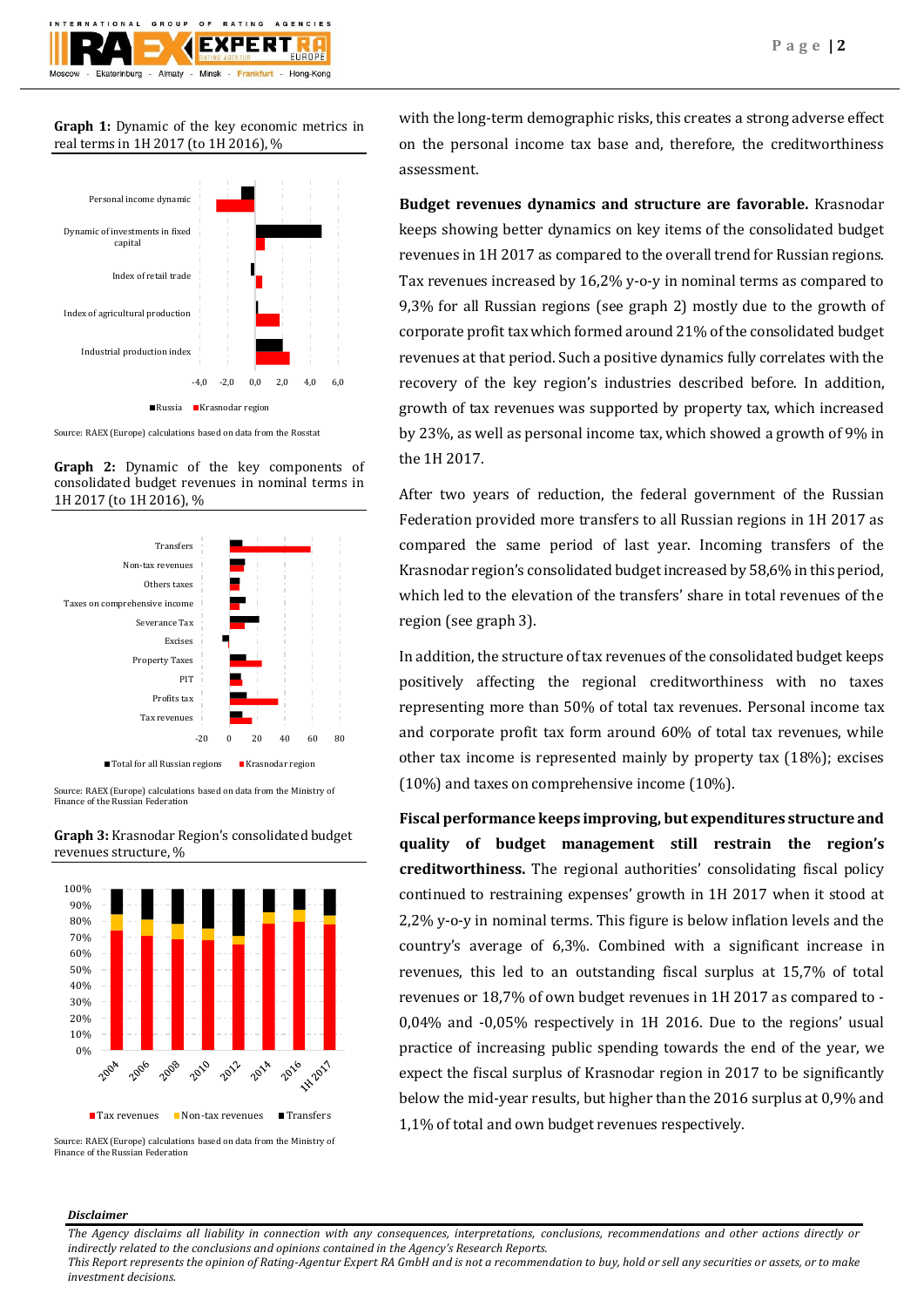

#### **Graph 4:** Krasnodar Region's debt metrics



Source: RAEX (Europe) calculations based on data from the Ministry of finance of the Russian Federation



Source: RAEX (Europe) calculations based on data from the Ministry of finance of the Russian Federation

As mentioned in our previous report, the structure of expenditures has an adverse effect on the region's creditworthiness. The share of CAPEX in total expenditures of consolidated budget was as low as 2,7% in 1H 2017 (compared to a country's average of 8,4%). This share indicates that there is a very narrow space to cut expenditures in case of a drop in revenues and, therefore, creates an additional risk of further growth in debt levels.

In addition, according to the recent results of the assessment by the Ministry of Finance of the Russian Federation regarding the quality of the regional budget management for 2016, Krasnodar was described as a region with "proper quality of budget management". This assessment is an improvement as compared to a year ago when it was categorized as "low quality". However, Krasnodar region was included in the list of territories which violated the Russian budgetary regulation within the last year in regard to the new debt issuing: the total amount of raised debt during 2016 exceeded the amount of debt redemption within the same year.

**Debt load remains elevated despite the positive dynamics, while the structure remains favorable.** As of 1 July 2017, the total amount of consolidated debt of the region (the sum of debt of the regional and municipal authorities) stood at RUB 163 bn, which remains the highest level among all Russian regions. However, the Agency noticed a positive dynamics within 1H 2017: the total amount of consolidated debt decreased by 4,4% as compared to the beginning of the year or by 1,9% as compared to 1H 2016 (see graph 4).

Key indicators of indebtedness remained high as compared to the country's average despite the slight improvement during 1H 2017. The ratio of non-consolidated region's debt to total revenues and own revenues stood at 70% and 84% respectively, as compared to average country levels of 26% and 32% as of the end of 1H 2017, while the share of debt servicing expenditures stood at 3,6% for 6M 2017 (against 1,5% average for Russian regions).

These levels of indebtedness remain mitigated by the currency and creditors' structure with more than 40% of it formed by loans issued by the Ministry of Finance of the Russian Federation (see graph 5), and absence of FX-debt. However, the Agency will keep on watch the debt level and its structure due to the high probability of raising new debt in the 4Q 2017.

*Disclaimer* 

*This Report represents the opinion of Rating-Agentur Expert RA GmbH and is not a recommendation to buy, hold or sell any securities or assets, or to make investment decisions.*

*The Agency disclaims all liability in connection with any consequences, interpretations, conclusions, recommendations and other actions directly or indirectly related to the conclusions and opinions contained in the Agency's Research Reports.*